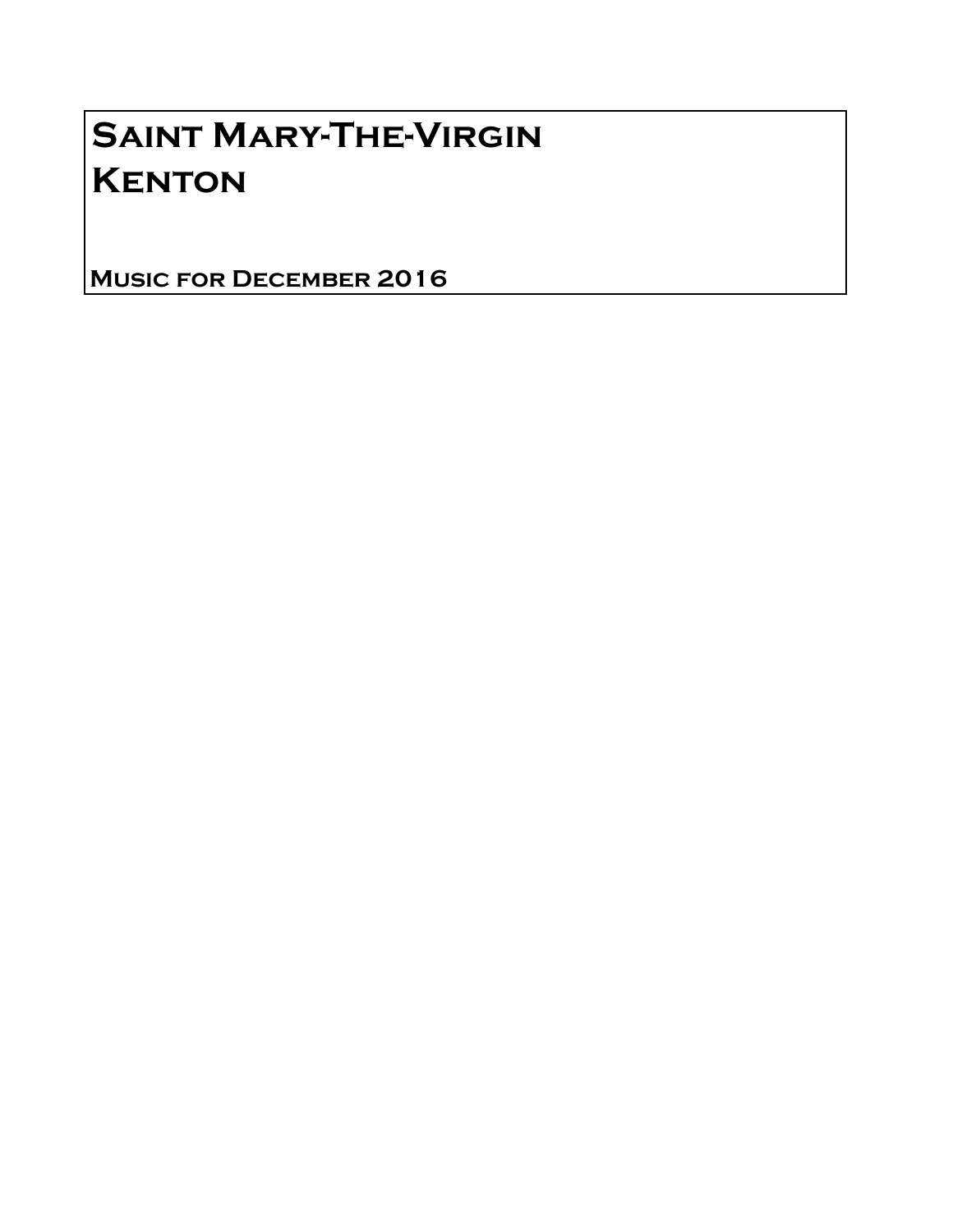| 4th December                                    | <b>Advent II</b>  |                                                       |
|-------------------------------------------------|-------------------|-------------------------------------------------------|
| Introit<br><b>Responsorial Psalm</b><br>Gradual | 5<br>Page 9       | Hark, a herald voice is calling                       |
| Offertory                                       | $\overline{7}$    | Hills of the North                                    |
| Communion<br>Recessional                        | 313<br>3(ii)      | Wherefore, O Father<br>Come, thou long-expected Jesus |
|                                                 | Setting           | <b>St Ralph Sherwin Mass</b>                          |
|                                                 | At communion      | Come my Way                                           |
|                                                 |                   |                                                       |
| <b>11th December</b>                            | <b>Advent III</b> |                                                       |
| Introit<br><b>Responsorial Psalm</b>            | 12                | On Jordan's bank                                      |
| Gradual<br>Offertory                            | 55                | Hail to the Lord's annointed                          |
| Communion<br>Recessional                        | 305<br>6          | Soul of my Saviour<br>Hark the glad sound!            |
|                                                 | Setting           | Missa Simplex                                         |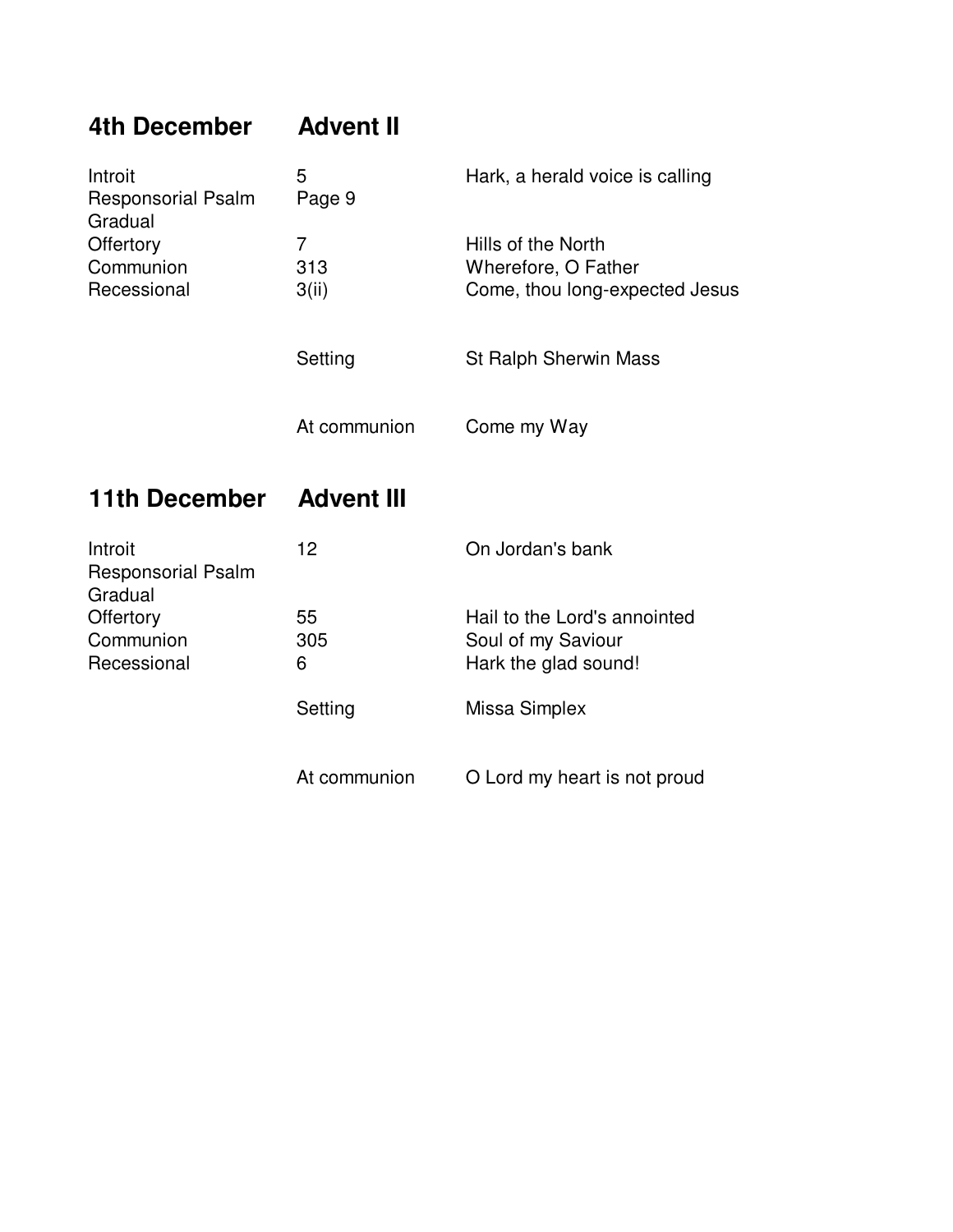## **18th December Advent IV**

| Introit<br><b>Responsorial Psalm</b><br>Gradual  | 186                  | Tell out, my soul                                                   |  |
|--------------------------------------------------|----------------------|---------------------------------------------------------------------|--|
| Offertory<br>Communion<br>Recessional            | 11<br>297<br>10      | O come, O come, Emmanuel!<br>Living Lord<br>Long ago, prophets knew |  |
|                                                  | Setting              | <b>Belmont Mass</b>                                                 |  |
|                                                  | At communion         | The Angel Gabriel                                                   |  |
| 24th December                                    | <b>Midnight Mass</b> |                                                                     |  |
|                                                  |                      |                                                                     |  |
| Introit<br><b>Responsorial Psalm</b>             | 32                   | O little town                                                       |  |
| Gradual<br>Offertory<br>Communion<br>Recessional | 30<br>40<br>26       | O come all ye faithful<br>What child is this<br>Hark the herald     |  |

At communion Silent night